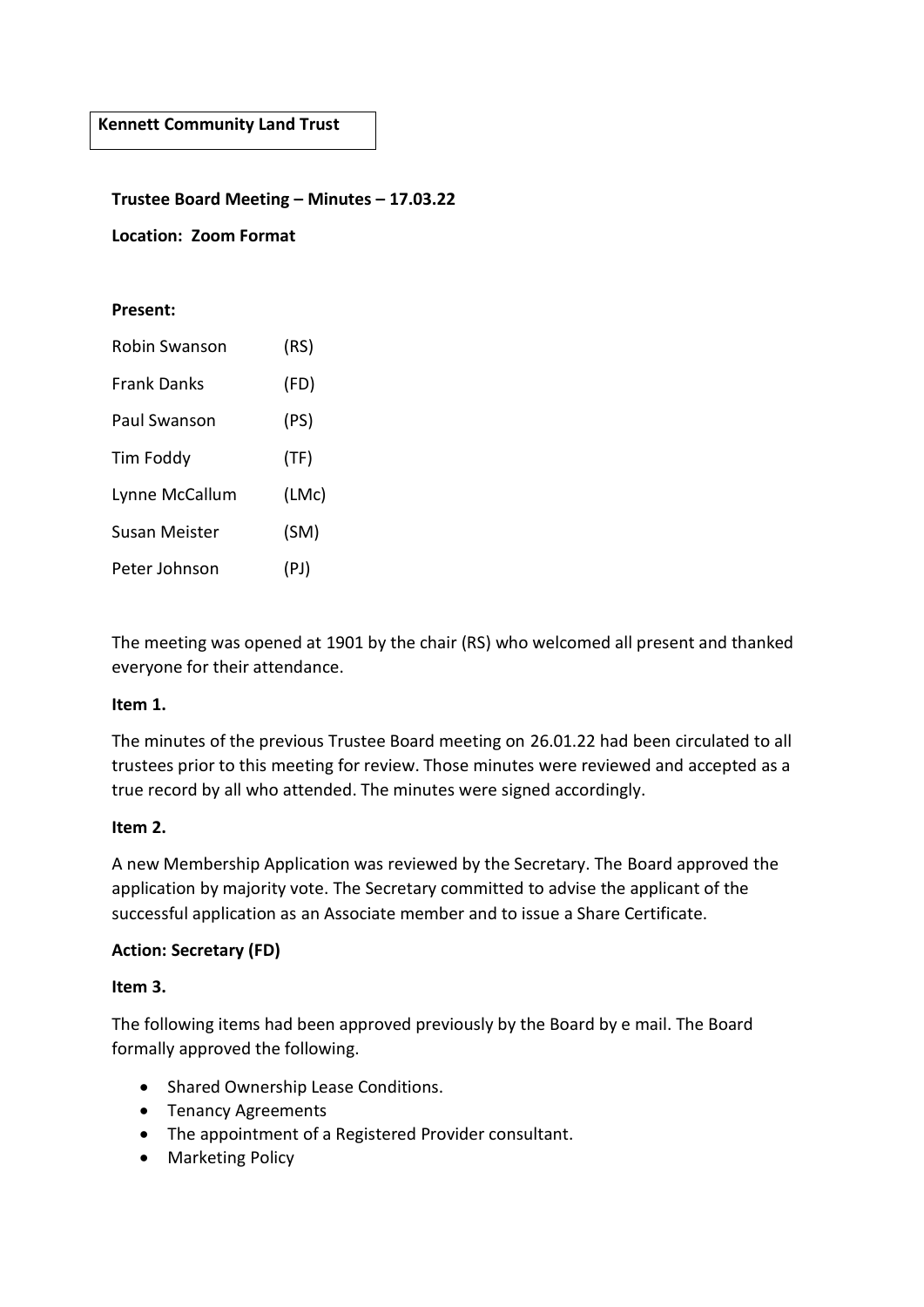## **Item 4.**

A draft Rent Policy was reviewed and discussed. It was decided to defer a decision on the adoption of the policy until the next planned Board meeting to allow further consideration by the Trustees.

## **Item 5.**

The Board discussed the subject of the Self-Build plots which are to be provided at a nominal cost to the Trust to be sold on without restriction to enable a source of capital during the early stages of the development to facilitate initial expenses and cashflow.

The plots have been included in the recent valuation of the proposed Trust portfolio which has revealed a market value of the plots at a higher value than had been anticipated. Options on possible sale price and selection of potential purchasers, in the event of a demand in excess of the available plots, was discussed. Further discussion and agreement on the sales policy will be necessary and it was decided to defer this item for now until a more convenient time.

### **Item 6.**

The Board had hoped to be able to be in a position to review the final costs for the KCLT extras in the community housing and to agree the range of options available based on the costs balanced against the Trust aspirations.

The updated costs from the developer were incomplete at the time of the meeting which prevented this item to be progressed. It is hoped that further information will become available before the next Board meeting to permit progress.

The merits, advantages and types of Rain Water Harvesting were discussed and the general opinion was that the focus should be on energy efficiency and future proofing of housing as priorities.

# **AOB.**

- The Chair (RS) presented an overview on the subject of the management of the future housing stock and the estate of which the Trust would hold the freehold and the maintenance responsibility. Detailed documentation had been circulated prior to the meeting which define the various options available. It was decided to defer a formal decision and agreement on the preferred option until the next Board meeting to allow further time to consider the options.
- The Confederation of Co-operative Housing Code of Governance for community led organizations (2021) had been adopted by KLCLT in mid-2021 as a benchmark to ensure compliance with a Registered Provider status. It is a requirement that the Trust's governance be audited against the code on a regular basis to ensure compliance. The Chair (RS) explained that a focal point from the Trustees would be required to take this workload on. This is to be revisited to identify a responsible Trustee.